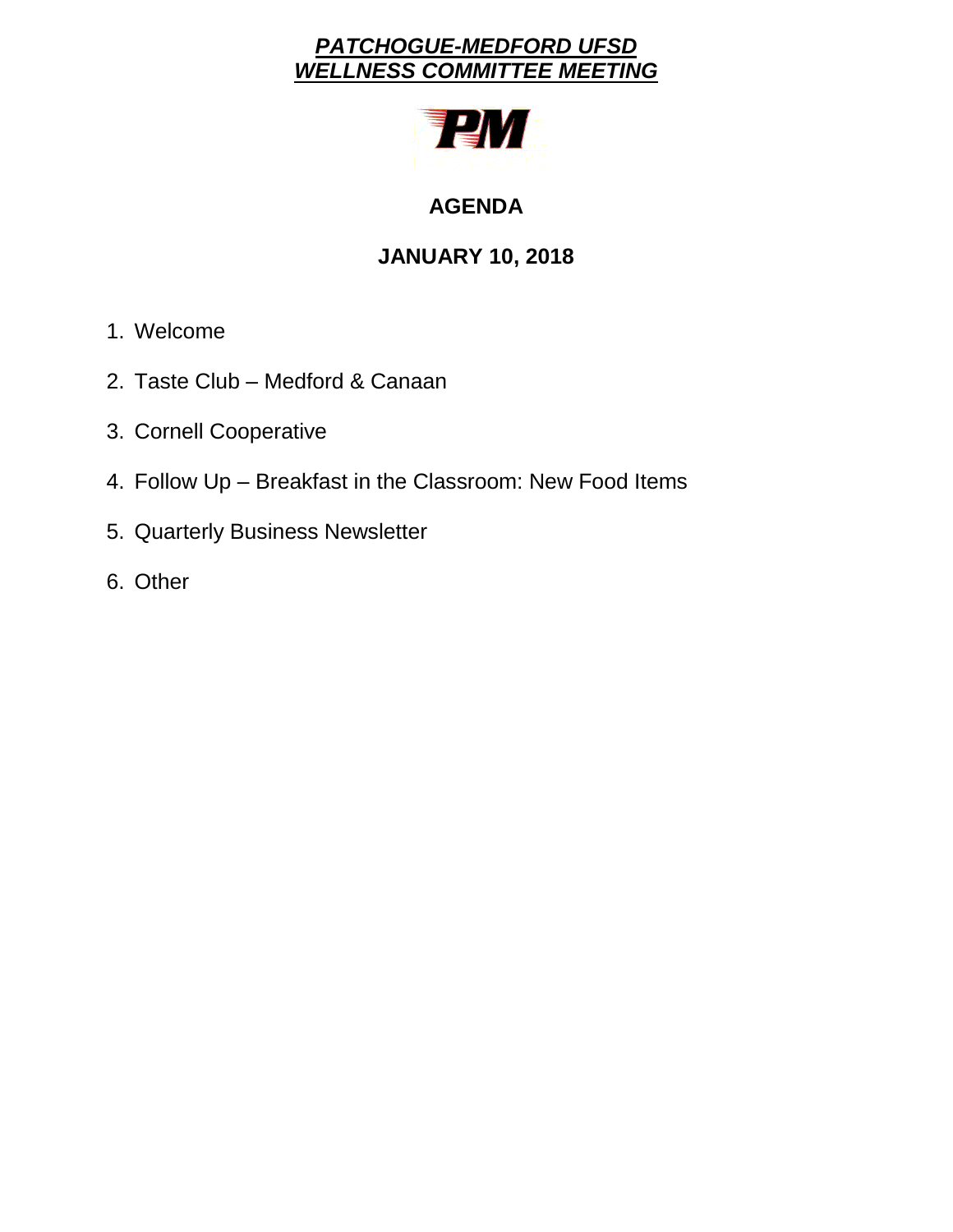### **PATCHOGUE-MEDFORD UNION FREE SCHOOL DISTRICT Wellness Committee 241 South Ocean Avenue Patchogue, New York 11772**

#### **January 10, 2018**

**MEMBERS OF THE COMMITTEE PRESENT:** Nicole Ciminiello, Daniel Erwin, Gerry Lake, Diane O'Connell, Nancy Poulis, Julianna Ricca, Sara Turnasella

**MEMBERS OF THE COMMITTEE ABSENT:** Karen Ball, Ryan Cox, Michelle Guardino, Dr. Donna Jones, Bernadette Smith

### **MEMBERS OF THE PUBLIC ABSENT:** Doreen Lamm

#### **1. CALL TO ORDER**

Nicole Ciminiello called the meeting to order at 3:15 p.m. in the conference room at the Administration Building.

#### **2. Welcome/Introductions:**

Ms. Ciminiello welcomed everyone and asked that they introduce themselves as student representative Julianna Ricca attended her first meeting.

#### **3**. **Taste Club-Medford & Canaan**

- a) Ms. Ciminiello informed Ms. Turnasella that two teachers were board approved at the December board meeting and that Ms. Turnasella should reach out to Margherita Proscia to set up a date to start the club. Ms. Ciminiello instructed Ms. Turnasella to contact her if she did not hear back from Ms. Proscia.
- b) Ms. Turnasella stated that she has been in contact with the advisor from Canaan and that they were hoping to start the club in February. She informed the committee that the advisor from Canaan was out on a sick leave and just returned.

#### **4**. **Cornell Cooperative**

- a) The final decision to push into two schools was determined. Ms. Ciminiello reached out to Eagle, Canaan and Medford to determine how many kindergarten sections they each had. Each school has five sections. Ms. Ciminiello will inform Dr. Jones that Cornell can only push into two schools and a final decision will be made as to which two schools will receive Cornell Cooperative's services during the current school year.
	- Once the two schools are determined, Ms. Ciminiello will set up a meeting with Ms. Lake and the principals to review what will be taking place and at what times.

#### **5. Follow Up-Breakfast in the Classroom: New Food Items**

a) Mr. Erwin indicated that the hard-boiled egg was not a big hit in many of the schools. It only did well in one elementary school. He also indicated that one of the schools had severe egg allergies. He had to modify serving options at the school where the students had allergies. The nurse and principal at that school were satisfied with the adjustments.